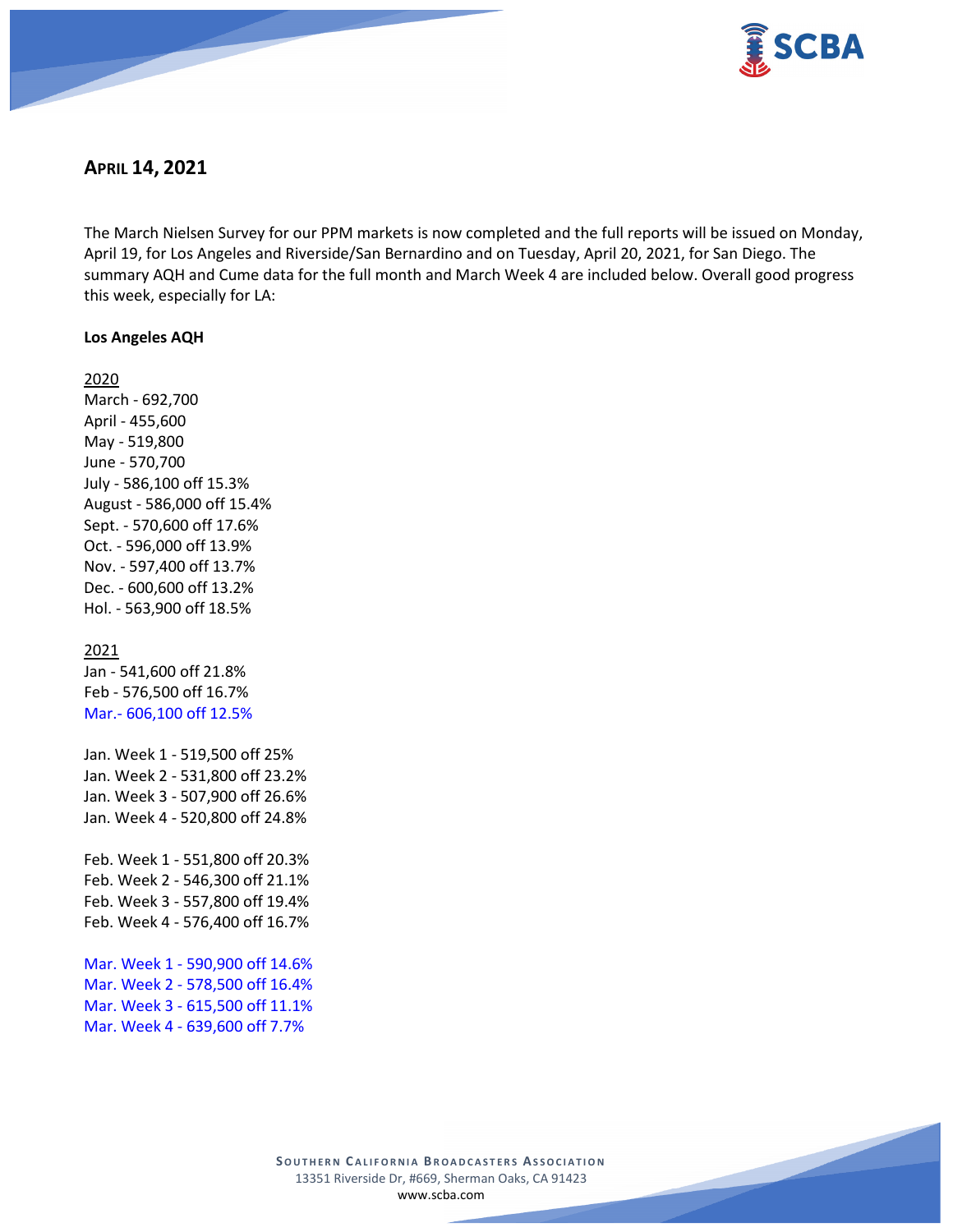

### **Los Angeles Cume**

#### 2020

March - 10,611,300 April - 9,080,100 May - 9,572,200 June - 9,941,100 July - 10,089,600 off 4.9% August - 10,029,800 off 5.4% Sept. - 9,999,500 off 5.7% Oct. - 10,055,100 off 5.2% Nov. - 10,133,900 off 4.4% Dec. - 9,955,600 off 6.1% Hol. - 9,936,300 off 6.3%

#### 2021

Jan. - 9,587,700 off 9.6% Feb. - 9,717,300 off 8.4% Mar. - 9,817,600 off 7.5%

Jan. Week 1 - 9,541,700 off 10% Jan. Week 2 - 9,560,000 off 9.9% Jan. Week 3 - 9,558,400 off 9.9% Jan. Week 4- 9,690,700 off 8.6%

Feb. Week 1 - 9,660,500 off 8.9% Feb. Week 2 - 9,776,500 off 7.8% Feb. Week 3 - 9,603,500 off 9.4% Feb. Week 4 - 9,828,900 off 7.3%

Mar. Week 1 - 9,647,900 off 9% Mar. Week 2 - 9,582,400 off 9.6% Mar. Week 3 - 9,965,900 off 6% Mar. Week 4 - 10,074,100 off 5.1%

### **Riverside/San Bernardino AQH**

#### 2020

March - 128,900 April - 96,200 May - 105,000 June - 115,100 July - 108,600 off 15.7% August - 109,400 off 15.1% Sept. - 102,100 off 20.7% Oct. - 106,000 off 17.7%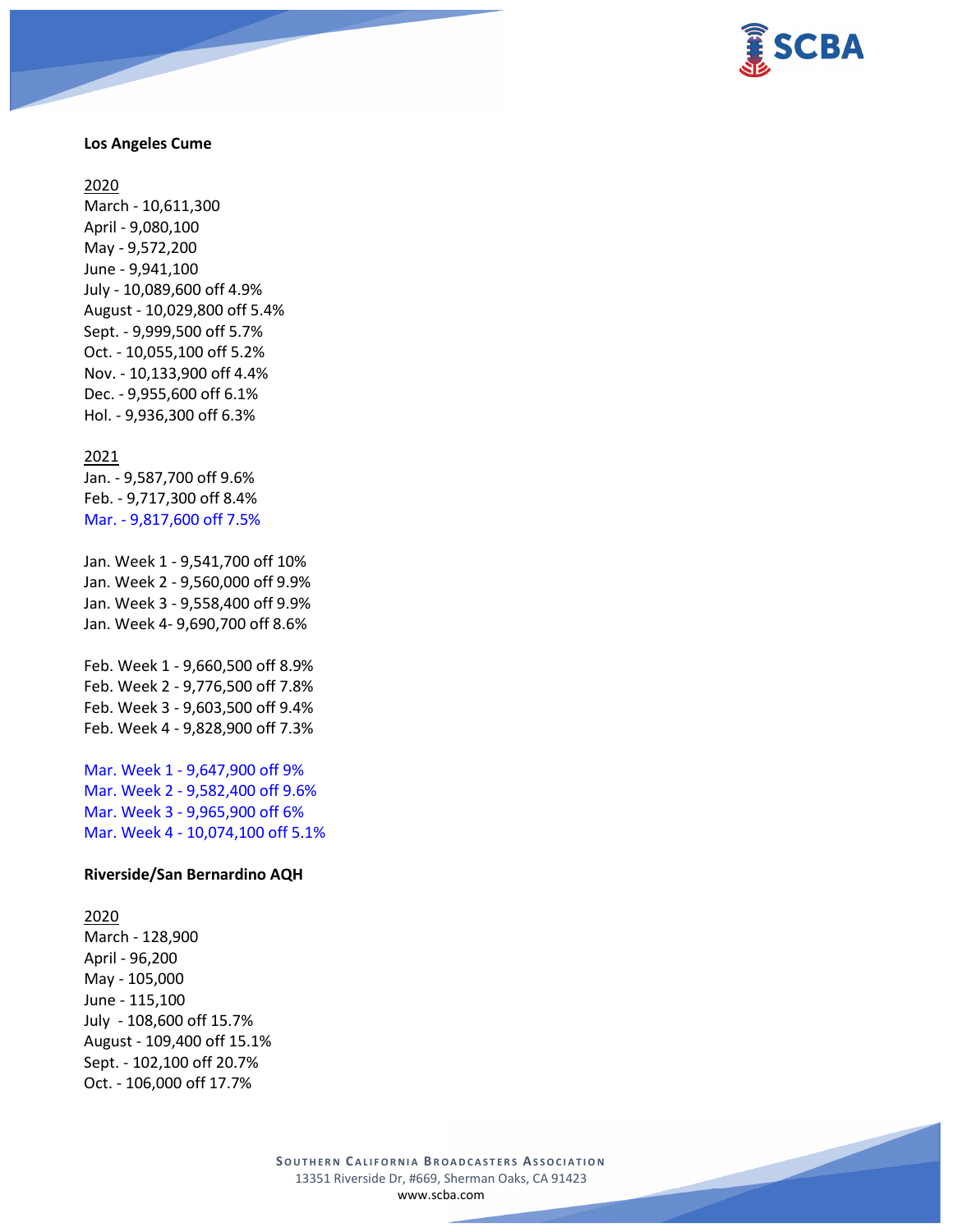

Nov. - 105,600 off 18% Dec.- 108,200 off 16% Hol. - 95,600 off 25.8%

## 2021

Jan. - 91,500 off 29% Feb. -101,800 off 21% Mar. - 105,800 off 17.9%

Jan. Week 1 - 88,900 off 31% Jan. Week 2 - 86,400 off 32.9% Jan. Week 3 - 85,800 off 33.4% Jan. Week 4 - 95,100 off 26.2%

Feb. Week 1 - 97,700 off 24.2% Feb. Week 2 - 98,000 off 23.9% Feb. Week 3 - 98,200 off 23.8% Feb. Week 4 - 101,900 off 20%

Mar. Week 1 - 101,600 off 21.1% Mar. Week 2 - 105,500 off 18% Mar. Week 3 - 110,400 off 14.4% Mar. Week 4 - 105,900 off 17.8%

#### **Riverside/San Bernardino Cume**

2020

March - 2,012,400 April - 1,727,400 May - 1,846,500 June - 1,924,800 July - 1,968,100 off 2.2% August - 1,948,500 off 3.1% Sept. - 1,909,800 off 5% Oct. - 1,891,200 off 6% Nov. - 1,901,700 off 5.5% Dec. - 1,920,900 off 4.5% Hol. - 1,866,700 off 7.2%

#### 2021

Jan. - 1,824,500 off 9.3% Feb. - 1,941,100 off 3.5% Mar. - 1,919,700 off 4.6%

Jan. Week 1 - 1,831,600 off 8.9% Jan. Week 2 - 1,792,800 off 10.9%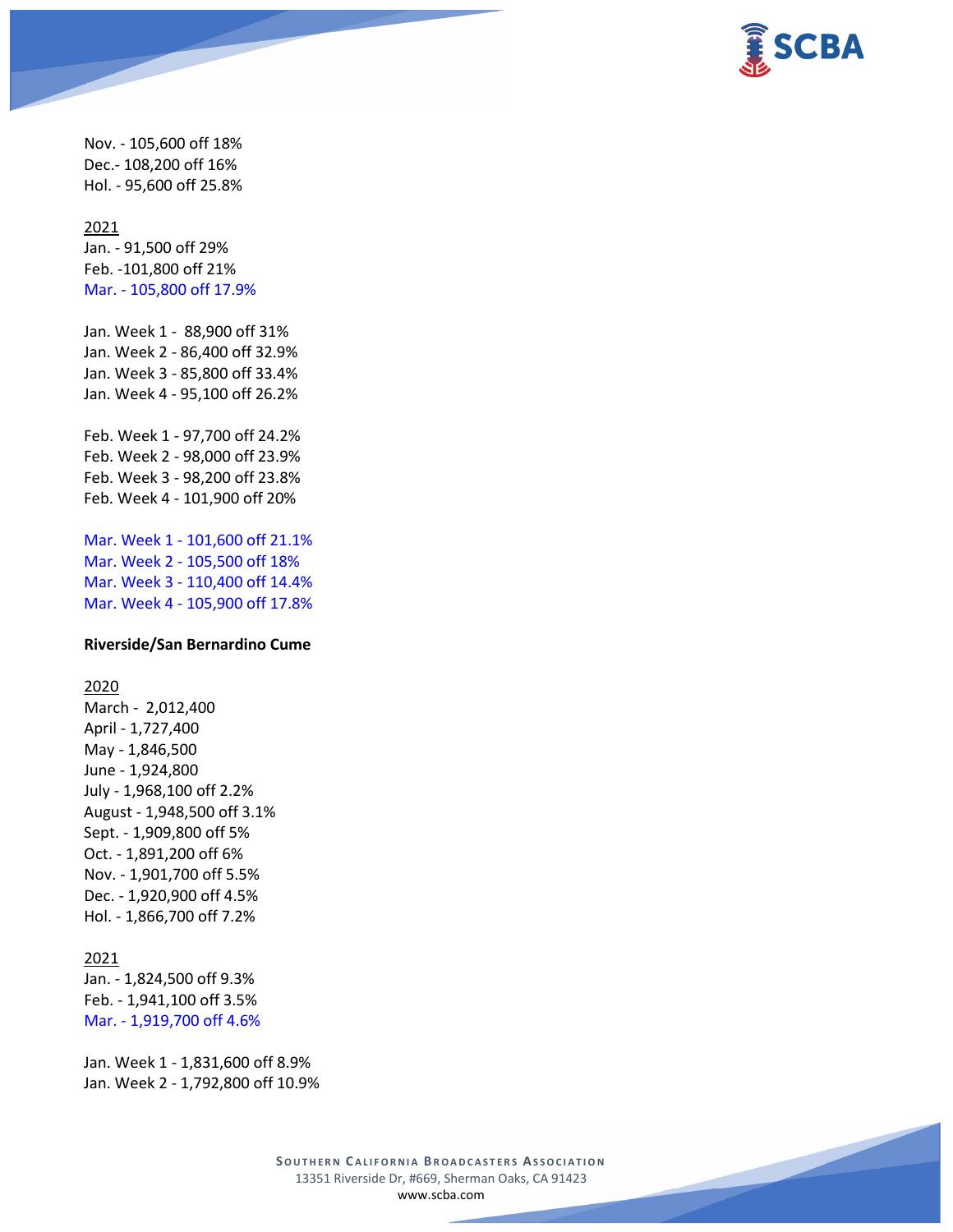

Jan. Week 3 - 1,790,600 off 11% Jan. Week 4 - 1,882,900 off 6.4%

Feb. Week 1 - 1,921,500 off 4.5% Feb. Week 2 - 1,930,300 off 4% Feb. Week 3 - 1,945,000 off 3.3% Feb. Week 4 - 1,967,800 off 2.2%

Mar. Week 1 - 1,903,700 off 5.4% Mar. Week 2 - 1,876,800 off 6.7% Mar. Week 3 - 1,930,600 off 4.1% Mar. Week 4 - 1,967,600 off 2.2%

#### **San Diego AQH**

#### 2020

March - 142,700 April - 98,000 May - 109,400 June - 120,100 July - 126,000 August - 128,500 (off 10%) Sept. - 125,000 (off 12.4%) Oct. - 126,800 (off 11.1%) Nov. - 129,300 (off 9.4%) Dec. - 124,500 (off 12.8%) Hol. - 119,700 (off 16.11%)

#### 2021

Jan. - 114,200 (off 19.97%) Feb. - 117,700 (off 17.5%) Mar. - 119,900 (off 16.0%)

Jan. Week 1 - 112,300 off 21.3% Jan. Week 2 - 111,500 off 21.9% Jan. Week 3 - 105,200 off 26.3% Jan. Week 4 - 112,100 off 21.4%

Feb. Week 1 - 114,800 off 19.6% Feb. Week 2 - 111,800 off 21.7% Feb. Week 3 - 113,100 off 20.7% Feb. Week 4 - 113,900 off 20.2%

Mar. Week 1 - 117,000 off 18.0% Mar. Week 2 - 119,000 off 16.6%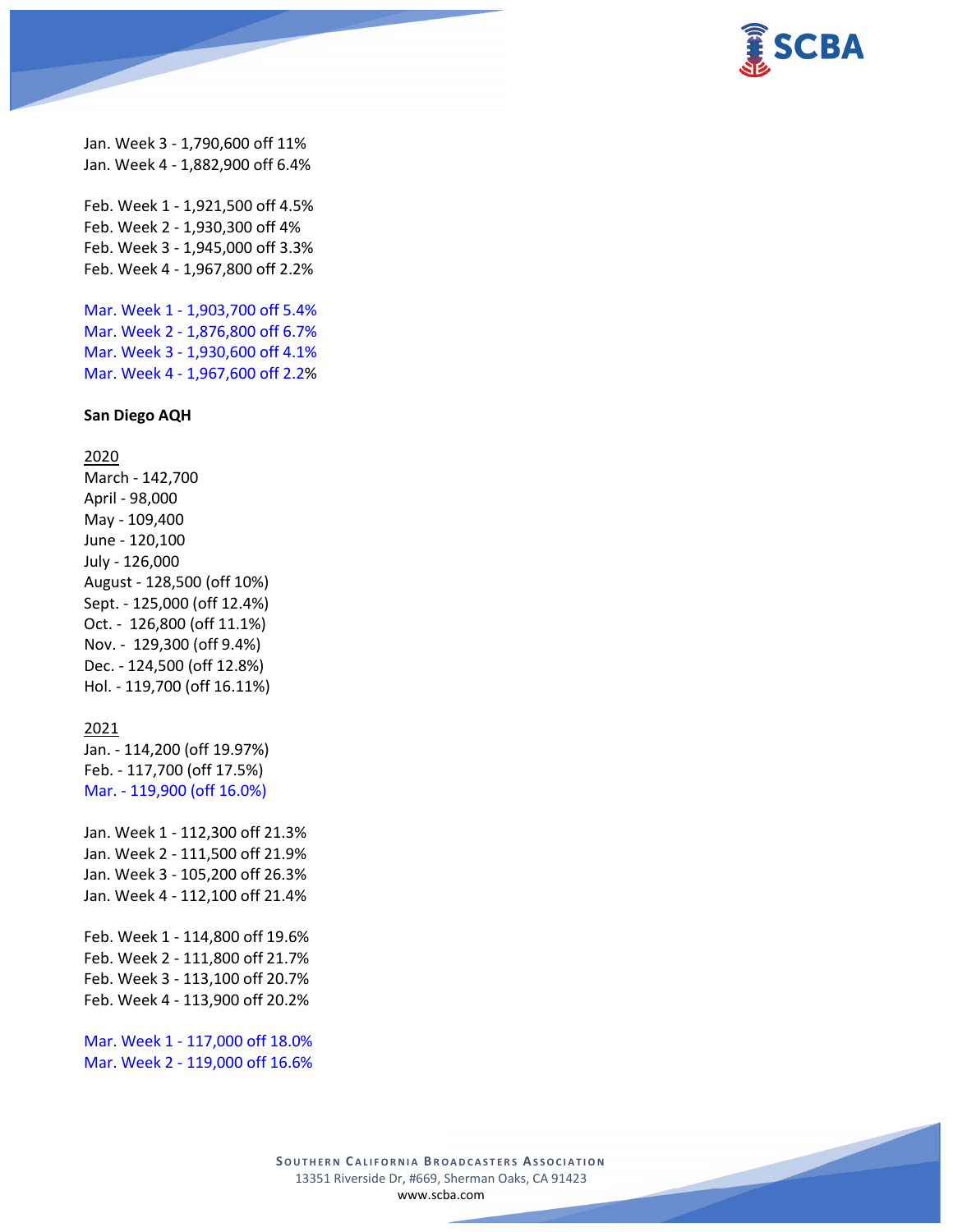

### Mar. Week 3 - 118,700 off 16.8% Mar. Week 4 - 124,700 off 12.6%

#### **San Diego Cume**

2020

March - 2,549,000 April - 2,133,900 May - 2,303,400 June - 2,408,600 July - 2,438,900 August - 2,418,400 (off 5.1% from March) Sept. - 2,382,700 (off 6.5%) Oct. - 2,398,000 (off 5.9%) Nov. - 2,361,900 (off 7.3%) Dec. - 2,388,500 (off 6.3%) Hol. - 2,344,600 (off 8.0%)

#### 2021

Jan. - 2,287,800 (off 10.2%) Feb. - 2,302,200 (off 9.7%) Mar. - 2,314,400 (off 9.2%)

Jan. Week 1 - 2,377,200 (off 6.7%) Jan. Week 2 - 2,296,200 (off 9.9%) Jan. Week 3 - 2,163,800 (off 15.1%) Jan. Week 4 - 2,313,900 (off 9.2%)

Feb. Week 1 - 2,242,900 (off 12.0%) Feb. Week 2 - 2,342,600 (off 8.1%) Feb. Week 3 - 2,324,000 (off 8.8%) Feb. Week 4 - 2,299,500 (off 9.8%)

Mar. Week 1 - 2,305,100 (off 9.6%) Mar. Week 2 - 2,314,400 (off 9.2%) Mar. Week 3 - 2,321,300 (off 8.9%) Mar. Week 4 - 2,316,700 (off 9.1%)

Whether you are in sales or senior management, this week's specially curated lists of resources and articles again covers a wide range of topics for you to choose from depending on your priorities and interests . Happy reading!

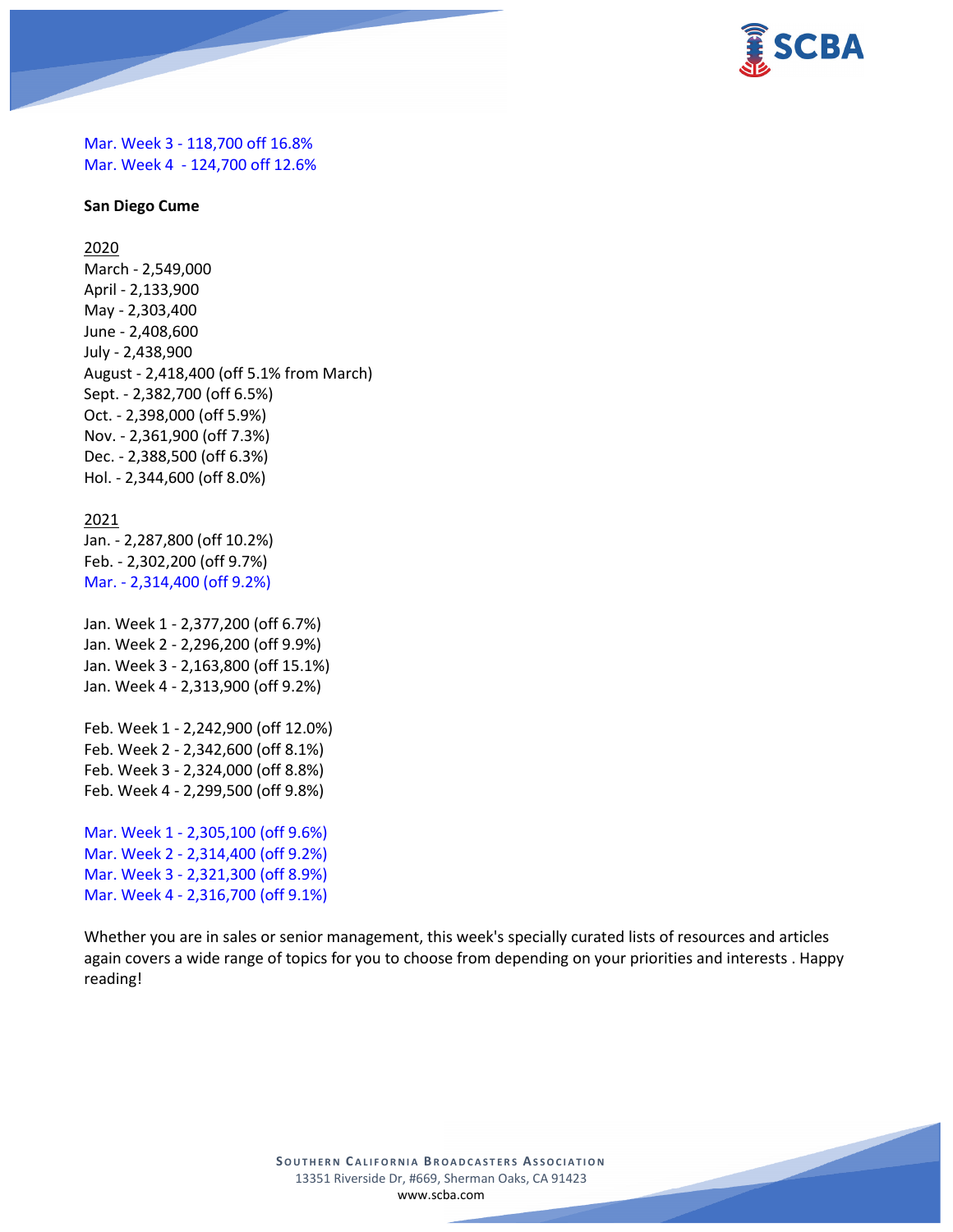

# **RESOURCES AND ARTICLES OF INTEREST TO SALES AND ADVERTISERS:**

### **Looking To Grow Digital Revenue? Some Ad Categories May Offer Better Odds, Says Magna.**

Inside Radio (MAGNA) April 12, 2021 [http://www.insideradio.com/free/looking-to-grow-digital-revenue-some-ad-categories-may-offer-better-odds](http://www.insideradio.com/free/looking-to-grow-digital-revenue-some-ad-categories-may-offer-better-odds-says-magna/article_55ab4fa2-9b52-11eb-9b36-072741880755.html)[says-magna/article\\_55ab4fa2-9b52-11eb-9b36-072741880755.html](http://www.insideradio.com/free/looking-to-grow-digital-revenue-some-ad-categories-may-offer-better-odds-says-magna/article_55ab4fa2-9b52-11eb-9b36-072741880755.html)

### **A Big Radio Bump For A Home Improvement Giant**

Radio+TV Business Report April 12, 2021 <https://www.rbr.com/mmr-041221-a/>

#### **Westwood One's Pierre Bouvard Takes Aim At Ad Buyers' Misperceptions Of AM/FM Radio In Blog Post** All Access April 13, 2021

[https://www.allaccess.com/net-news/archive/story/206346/westwood-one-s-pierre-bouvard-takes-aim-at-ad](https://www.allaccess.com/net-news/archive/story/206346/westwood-one-s-pierre-bouvard-takes-aim-at-ad-buye)[buye](https://www.allaccess.com/net-news/archive/story/206346/westwood-one-s-pierre-bouvard-takes-aim-at-ad-buye)

### **A Year Into The Pandemic, Podcast Listening Habits Are Expanding Says Survey.**

Inside Radio (Morning Consult) April 13, 2021 [http://www.insideradio.com/podcastnewsdaily/a-year-into-the-pandemic-podcast-listening-habits-are](http://www.insideradio.com/podcastnewsdaily/a-year-into-the-pandemic-podcast-listening-habits-are-expanding-says-survey/article_6ebe9d72-9c70-11eb-bf1d-e3514f808d6b.html)[expanding-says-survey/article\\_6ebe9d72-9c70-11eb-bf1d-e3514f808d6b.html](http://www.insideradio.com/podcastnewsdaily/a-year-into-the-pandemic-podcast-listening-habits-are-expanding-says-survey/article_6ebe9d72-9c70-11eb-bf1d-e3514f808d6b.html)

## **This Is Radio's Real 21st Century Opportunity**

Radio Ink (Loyd Ford) April 12, 2021 [https://radioink.com/2021/04/12/this-is-radios-real-21st-century](https://radioink.com/2021/04/12/this-is-radios-real-21st-century-opportunity/?vgo_ee=g4MdIIvetgiR1mkR7kijJ4BI1h38V58Ke8bVrp%2FmcsM%3D)[opportunity/?vgo\\_ee=g4MdIIvetgiR1mkR7kijJ4BI1h38V58Ke8bVrp%2FmcsM%3D](https://radioink.com/2021/04/12/this-is-radios-real-21st-century-opportunity/?vgo_ee=g4MdIIvetgiR1mkR7kijJ4BI1h38V58Ke8bVrp%2FmcsM%3D)

### **Report: Americans itching to get out and spend their \$2 trillion in savings**

Chain Store Age April 12, 2021 [https://chainstoreage.com/report-americans-itching-get-out-and-spend-their-2-trillion](https://chainstoreage.com/report-americans-itching-get-out-and-spend-their-2-trillion-savings?utm_source=omeda&utm_medium=email&utm_campaign=NL_CSA+Day+Breaker&utm_keyword=&oly_enc_id=8319H4585489H7M)[savings?utm\\_source=omeda&utm\\_medium=email&utm\\_campaign=NL\\_CSA+Day+Breaker&utm\\_keyword=&oly](https://chainstoreage.com/report-americans-itching-get-out-and-spend-their-2-trillion-savings?utm_source=omeda&utm_medium=email&utm_campaign=NL_CSA+Day+Breaker&utm_keyword=&oly_enc_id=8319H4585489H7M) [\\_enc\\_id=8319H4585489H7M](https://chainstoreage.com/report-americans-itching-get-out-and-spend-their-2-trillion-savings?utm_source=omeda&utm_medium=email&utm_campaign=NL_CSA+Day+Breaker&utm_keyword=&oly_enc_id=8319H4585489H7M)

### **More Cars Will Likely Be Sold In 2021. Could Auto Advertising Follow?**

Inside Radio (NADA) April 12, 2021 [http://www.insideradio.com/free/more-cars-will-likely-be-sold-in-2021-could-auto-advertising](http://www.insideradio.com/free/more-cars-will-likely-be-sold-in-2021-could-auto-advertising-follow/article_a0d5b25c-9b51-11eb-a309-b7c32f585292.html)[follow/article\\_a0d5b25c-9b51-11eb-a309-b7c32f585292.html](http://www.insideradio.com/free/more-cars-will-likely-be-sold-in-2021-could-auto-advertising-follow/article_a0d5b25c-9b51-11eb-a309-b7c32f585292.html)

### **Cars, anyone? How the computer chip shortage is rattling the economy**

Las Vegas Review Journal, April 10, 2021 [https://www.reviewjournal.com/news/nation-and-world/cars-anyone-how-the-computer-chip-shortage-is](https://www.reviewjournal.com/news/nation-and-world/cars-anyone-how-the-computer-chip-shortage-is-rattling-the-economy-2326719/)[rattling-the-economy-2326719/](https://www.reviewjournal.com/news/nation-and-world/cars-anyone-how-the-computer-chip-shortage-is-rattling-the-economy-2326719/)

## **Value-Based Stories Establish Credibility In Sales**

SalesFuel April 10, 2021 <https://salesfuel.com/value-based-stories-establish-credibility-in-sales/>

5 Things Every Great Sales Manager Knows SalesFuel April 10, 2021 <https://salesfuel.com/5-things-every-great-sales-manager-knows/>

> **SOUTHERN C ALIFORNIA B ROADCASTERS ASSOCIATION** 13351 Riverside Dr, #669, Sherman Oaks, CA 91423 [www.scba.com](http://www.scba.com/)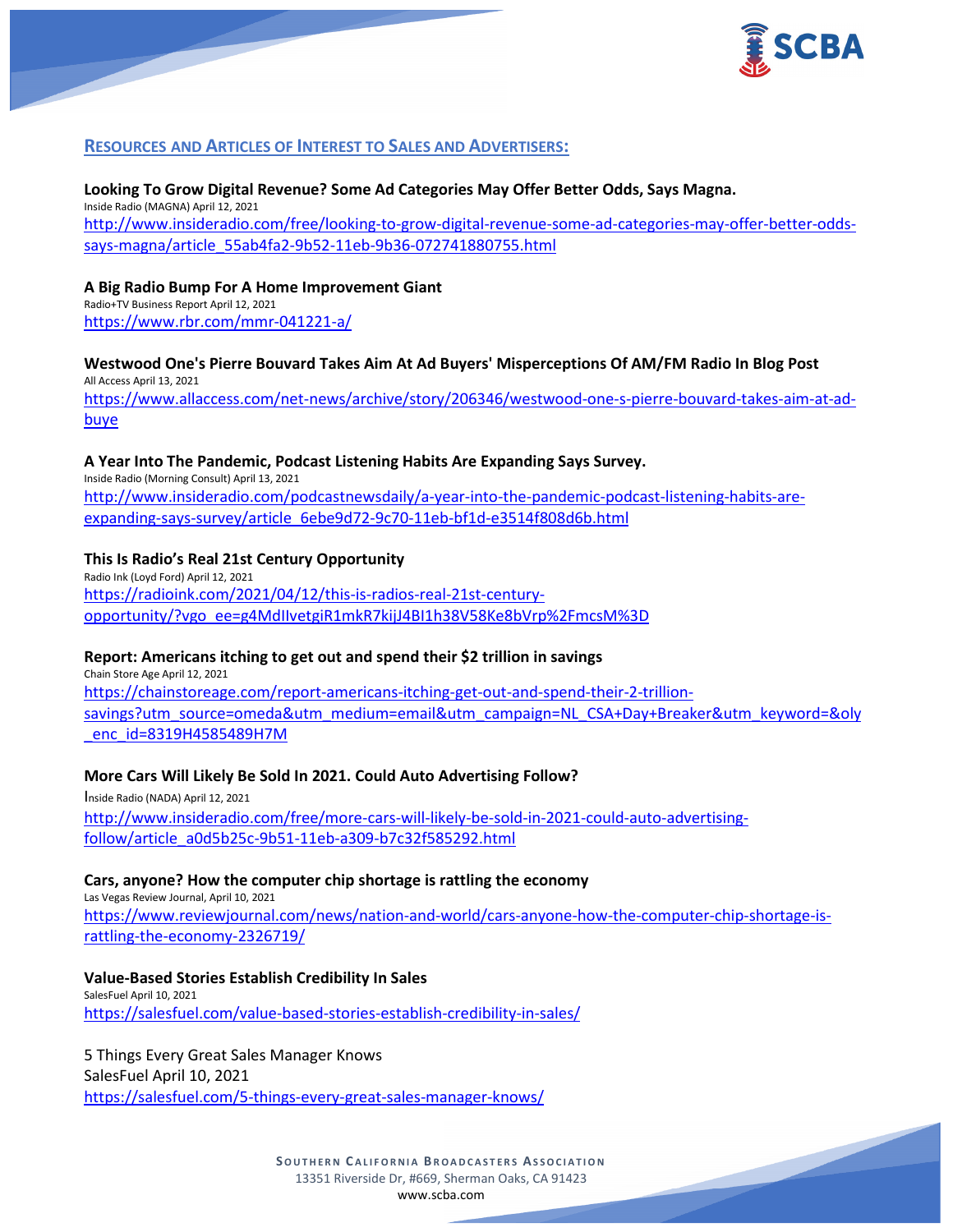

**The Rising Confidence Of Hispanic Consumers** Radio+TV Business Report April 9, 2021 <https://www.rbr.com/the-rising-confidence-of-hispanic-consumers/?event=login>

# **Nielsen's Message To Marketers In 2021: Don't Cut Ad Budgets, Think Omnichannel.**

Inside Radio (Nielsen) April 9, 2021 [http://www.insideradio.com/free/nielsen-s-message-to-marketers-in-2021-don-t-cut-ad-budgets-think](http://www.insideradio.com/free/nielsen-s-message-to-marketers-in-2021-don-t-cut-ad-budgets-think-omnichannel/article_83a48f2a-98fc-11eb-8519-9fd04b581c17.html)[omnichannel/article\\_83a48f2a-98fc-11eb-8519-9fd04b581c17.html](http://www.insideradio.com/free/nielsen-s-message-to-marketers-in-2021-don-t-cut-ad-budgets-think-omnichannel/article_83a48f2a-98fc-11eb-8519-9fd04b581c17.html)

Here is the full Nielsen Annual Marketing Report:

**ATTACHMENT**: [Nielsent](https://scba.com/nielsen_annual_marketing_report_era_of_adaptation_2020_2021_final/) Annual Marketing Report – Era of Adaptation

## **How The Automotive Industry Will Accelerate Online In 2021**

Forbes April 8, 2021 [https://www.forbes.com/sites/forbestechcouncil/2021/04/08/how-the-automotive-industry-will-accelerate](https://www.forbes.com/sites/forbestechcouncil/2021/04/08/how-the-automotive-industry-will-accelerate-online-in-2021/?sh=3b479e881056)[online-in-2021/?sh=3b479e881056](https://www.forbes.com/sites/forbestechcouncil/2021/04/08/how-the-automotive-industry-will-accelerate-online-in-2021/?sh=3b479e881056)

### **Mastercard: U.S. retail sales up 26.3% in March, one year since first lockdown**

Chain Store Age April 8, 2021 [https://chainstoreage.com/mastercard-us-retail-sales-263-march-one-year-first](https://chainstoreage.com/mastercard-us-retail-sales-263-march-one-year-first-lockdown?utm_source=omeda&utm_medium=email&utm_campaign=NL_CSA+Day+Breaker&utm_keyword=&oly_enc_id=8319H4585489H7M)[lockdown?utm\\_source=omeda&utm\\_medium=email&utm\\_campaign=NL\\_CSA+Day+Breaker&utm\\_keyword=&o](https://chainstoreage.com/mastercard-us-retail-sales-263-march-one-year-first-lockdown?utm_source=omeda&utm_medium=email&utm_campaign=NL_CSA+Day+Breaker&utm_keyword=&oly_enc_id=8319H4585489H7M) [ly\\_enc\\_id=8319H4585489H7M](https://chainstoreage.com/mastercard-us-retail-sales-263-march-one-year-first-lockdown?utm_source=omeda&utm_medium=email&utm_campaign=NL_CSA+Day+Breaker&utm_keyword=&oly_enc_id=8319H4585489H7M)

## **Report: Amazon Prime Day may come early this year**

Chain Store Age April 8, 2021 [https://chainstoreage.com/report-amazon-prime-day-may-come-early](https://chainstoreage.com/report-amazon-prime-day-may-come-early-year?utm_source=omeda&utm_medium=email&utm_campaign=NL_CSA+Day+Breaker&utm_keyword=&oly_enc_id=8319H4585489H7M)[year?utm\\_source=omeda&utm\\_medium=email&utm\\_campaign=NL\\_CSA+Day+Breaker&utm\\_keyword=&oly\\_en](https://chainstoreage.com/report-amazon-prime-day-may-come-early-year?utm_source=omeda&utm_medium=email&utm_campaign=NL_CSA+Day+Breaker&utm_keyword=&oly_enc_id=8319H4585489H7M) [c\\_id=8319H4585489H7M](https://chainstoreage.com/report-amazon-prime-day-may-come-early-year?utm_source=omeda&utm_medium=email&utm_campaign=NL_CSA+Day+Breaker&utm_keyword=&oly_enc_id=8319H4585489H7M)

## **Biden plan calls for \$100 billion in new EV consumer rebates**

**Administration wants 'to encourage people to switch to electric vehicles and efficient electric appliances'** Automotive News April 8, 2021

[https://www.autonews.com/regulation-safety/biden-plan-calls-100-billion-new-ev-consumer](https://www.autonews.com/regulation-safety/biden-plan-calls-100-billion-new-ev-consumer-rebates?utm_source=daily&utm_medium=email&utm_campaign=20210408&utm_content=article3-readmore)[rebates?utm\\_source=daily&utm\\_medium=email&utm\\_campaign=20210408&utm\\_content=article3-readmore](https://www.autonews.com/regulation-safety/biden-plan-calls-100-billion-new-ev-consumer-rebates?utm_source=daily&utm_medium=email&utm_campaign=20210408&utm_content=article3-readmore)

## **Data Makes Case For How Podcasts Helps Marketers Extend Ads To New Audiences.**

Inside Radio (Edison Research) April 8, 2021 [http://www.insideradio.com/podcastnewsdaily/data-makes-case-for-how-podcasts-helps-marketers-extend](http://www.insideradio.com/podcastnewsdaily/data-makes-case-for-how-podcasts-helps-marketers-extend-ads-to-new-audiences/article_a8fc5c18-9883-11eb-9d3a-d306a2422558.html)[ads-to-new-audiences/article\\_a8fc5c18-9883-11eb-9d3a-d306a2422558.html](http://www.insideradio.com/podcastnewsdaily/data-makes-case-for-how-podcasts-helps-marketers-extend-ads-to-new-audiences/article_a8fc5c18-9883-11eb-9d3a-d306a2422558.html)

## **Radio Is Where to Hook Anglers and to Trap Hunters.**

Inside Radio (Media Audit) April 8, 2021 [http://www.insideradio.com/free/inside-info-radio-is-where-to-hook-anglers-and-to-trap](http://www.insideradio.com/free/inside-info-radio-is-where-to-hook-anglers-and-to-trap-hunters/article_c024f146-9830-11eb-b235-f73a53416dac.html)[hunters/article\\_c024f146-9830-11eb-b235-f73a53416dac.html](http://www.insideradio.com/free/inside-info-radio-is-where-to-hook-anglers-and-to-trap-hunters/article_c024f146-9830-11eb-b235-f73a53416dac.html)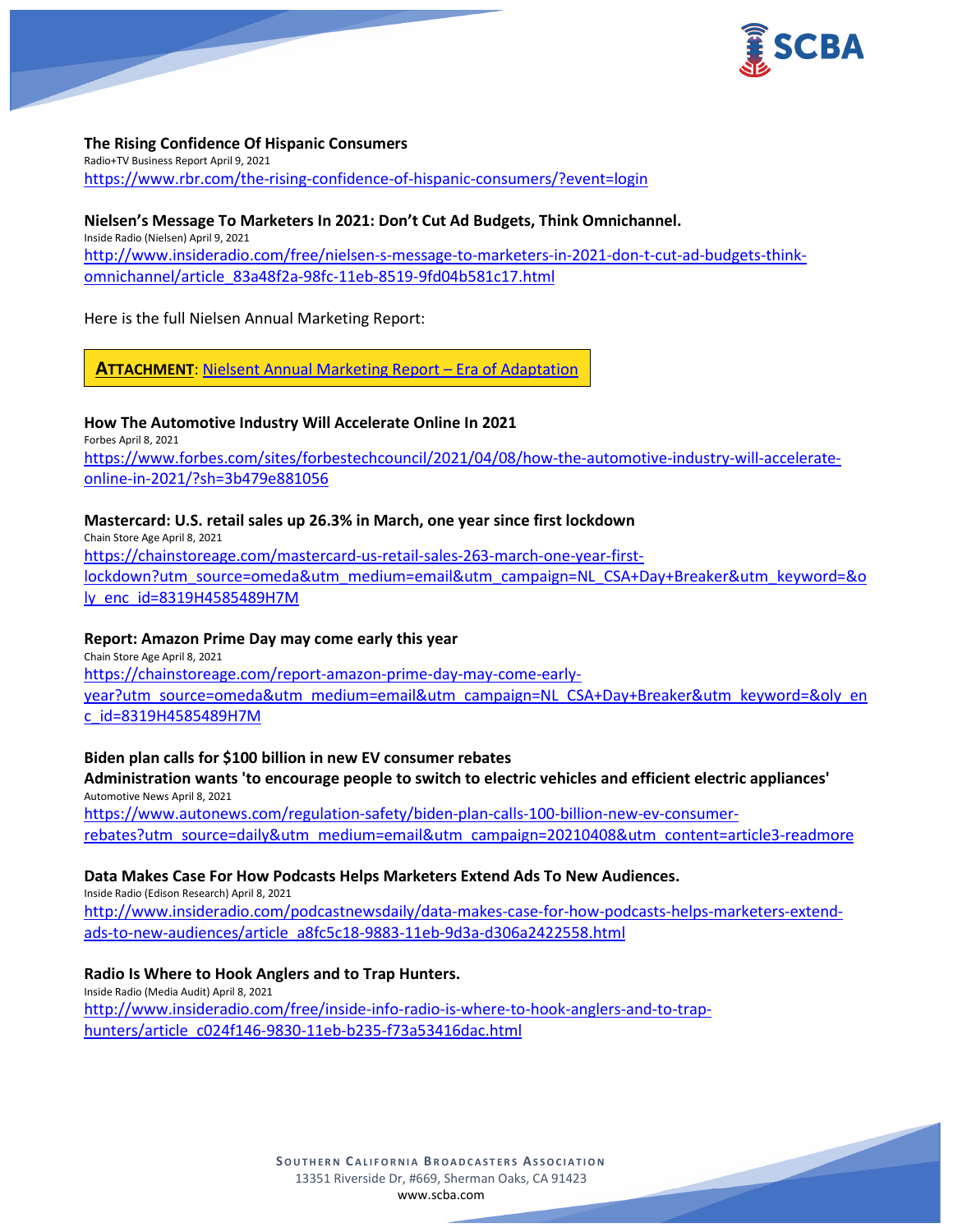

## **A Look at Black and Hispanic Audio Consumption**

RAB Radio Matters Blog April 6, 2021

[http://www.radiomatters.org/index.php/2021/04/06/a-look-at-black-and-hispanic-radio-consumers/#more-](http://www.radiomatters.org/index.php/2021/04/06/a-look-at-black-and-hispanic-radio-consumers/#more-4012)[4012](http://www.radiomatters.org/index.php/2021/04/06/a-look-at-black-and-hispanic-radio-consumers/#more-4012)

### **Improving Sales Performance | Targeting a Vertical Market**

The Center For Sales Strategy April 8, 2021

[https://blog.thecenterforsalesstrategy.com/improving-sales-performance-targeting-a-vertical](https://blog.thecenterforsalesstrategy.com/improving-sales-performance-targeting-a-vertical-market?utm_campaign=subscriber&utm_medium=email&_hsmi=120290116&_hsenc=p2ANqtz-8LF1naIM7F-rddYkuCRTycD6GWgAlfOUD-wf3_9rC5PuaMaM9trPA_sGSF3DWqWBLbka5Ju-gYrdHh14jxyuO5BAd3pg&utm_content=120290116&utm_source=hs_email)[market?utm\\_campaign=subscriber&utm\\_medium=email&\\_hsmi=120290116&\\_hsenc=p2ANqtz-8LF1naIM7F](https://blog.thecenterforsalesstrategy.com/improving-sales-performance-targeting-a-vertical-market?utm_campaign=subscriber&utm_medium=email&_hsmi=120290116&_hsenc=p2ANqtz-8LF1naIM7F-rddYkuCRTycD6GWgAlfOUD-wf3_9rC5PuaMaM9trPA_sGSF3DWqWBLbka5Ju-gYrdHh14jxyuO5BAd3pg&utm_content=120290116&utm_source=hs_email)[rddYkuCRTycD6GWgAlfOUD-wf3\\_9rC5PuaMaM9trPA\\_sGSF3DWqWBLbka5Ju](https://blog.thecenterforsalesstrategy.com/improving-sales-performance-targeting-a-vertical-market?utm_campaign=subscriber&utm_medium=email&_hsmi=120290116&_hsenc=p2ANqtz-8LF1naIM7F-rddYkuCRTycD6GWgAlfOUD-wf3_9rC5PuaMaM9trPA_sGSF3DWqWBLbka5Ju-gYrdHh14jxyuO5BAd3pg&utm_content=120290116&utm_source=hs_email)[gYrdHh14jxyuO5BAd3pg&utm\\_content=120290116&utm\\_source=hs\\_email](https://blog.thecenterforsalesstrategy.com/improving-sales-performance-targeting-a-vertical-market?utm_campaign=subscriber&utm_medium=email&_hsmi=120290116&_hsenc=p2ANqtz-8LF1naIM7F-rddYkuCRTycD6GWgAlfOUD-wf3_9rC5PuaMaM9trPA_sGSF3DWqWBLbka5Ju-gYrdHh14jxyuO5BAd3pg&utm_content=120290116&utm_source=hs_email)

### **Xperi Says Pandemic Put Emphasis on Dashboard**

**Company says its survey shows the ongoing importance of radio** Radio World April 6, 2021

[https://www.radioworld.com/news-and-business/programming-and-sales/xperi-says-pandemic-put-emphasis](https://www.radioworld.com/news-and-business/programming-and-sales/xperi-says-pandemic-put-emphasis-on-dashboard?utm_source=SmartBrief&utm_medium=email&utm_campaign=0028F35E-226C-4B60-AC88-AB2831C8A639&utm_content=6D86CE1A-975C-4ED2-85DB-C8305A2A94FD)[on-dashboard?utm\\_source=SmartBrief&utm\\_medium=email&utm\\_campaign=0028F35E-226C-4B60-AC88-](https://www.radioworld.com/news-and-business/programming-and-sales/xperi-says-pandemic-put-emphasis-on-dashboard?utm_source=SmartBrief&utm_medium=email&utm_campaign=0028F35E-226C-4B60-AC88-AB2831C8A639&utm_content=6D86CE1A-975C-4ED2-85DB-C8305A2A94FD) [AB2831C8A639&utm\\_content=6D86CE1A-975C-4ED2-85DB-C8305A2A94FD](https://www.radioworld.com/news-and-business/programming-and-sales/xperi-says-pandemic-put-emphasis-on-dashboard?utm_source=SmartBrief&utm_medium=email&utm_campaign=0028F35E-226C-4B60-AC88-AB2831C8A639&utm_content=6D86CE1A-975C-4ED2-85DB-C8305A2A94FD)

### **Fourteen retailers expanding in 2021**

Chain Store Age March 19, 2021 [https://chainstoreage.com/fourteen-retailers-expanding-](https://chainstoreage.com/fourteen-retailers-expanding-2021?oly_enc_id=8319H4585489H7M&utm_source=omeda&utm_medium=email&utm_campaign=NL_CSA_Real+Estate&utm_keyword=)[2021?oly\\_enc\\_id=8319H4585489H7M&utm\\_source=omeda&utm\\_medium=email&utm\\_campaign=NL\\_CSA\\_Re](https://chainstoreage.com/fourteen-retailers-expanding-2021?oly_enc_id=8319H4585489H7M&utm_source=omeda&utm_medium=email&utm_campaign=NL_CSA_Real+Estate&utm_keyword=) [al+Estate&utm\\_keyword=](https://chainstoreage.com/fourteen-retailers-expanding-2021?oly_enc_id=8319H4585489H7M&utm_source=omeda&utm_medium=email&utm_campaign=NL_CSA_Real+Estate&utm_keyword=)

### **Good news for stores: Consumer sentiment about COVID-19 recovery improving**

Chain Store Age April 7, 2021

[https://chainstoreage.com/good-news-stores-consumer-sentiment-about-covid-19-recovery](https://chainstoreage.com/good-news-stores-consumer-sentiment-about-covid-19-recovery-improving?oly_enc_id=8319H4585489H7M&utm_source=omeda&utm_medium=email&utm_campaign=NL_CSA_Real+Estate&utm_keyword=)[improving?oly\\_enc\\_id=8319H4585489H7M&utm\\_source=omeda&utm\\_medium=email&utm\\_campaign=NL\\_CS](https://chainstoreage.com/good-news-stores-consumer-sentiment-about-covid-19-recovery-improving?oly_enc_id=8319H4585489H7M&utm_source=omeda&utm_medium=email&utm_campaign=NL_CSA_Real+Estate&utm_keyword=) [A\\_Real+Estate&utm\\_keyword=](https://chainstoreage.com/good-news-stores-consumer-sentiment-about-covid-19-recovery-improving?oly_enc_id=8319H4585489H7M&utm_source=omeda&utm_medium=email&utm_campaign=NL_CSA_Real+Estate&utm_keyword=)

**RESOURCES AND ARTICLES OF INTEREST TO MANAGERS FOR PLANNING AND FORECASTING:**

## **Digital Audio Ad Spending To Jump 16% in 2021, Predicts eMarketer.**

Inside Radio (eMarketer) April 24, 2021 [http://www.insideradio.com/free/digital-audio-ad-spending-to-jump-16-in-2021-predicts](http://www.insideradio.com/free/digital-audio-ad-spending-to-jump-16-in-2021-predicts-emarketer/article_7cc4f97e-9cdf-11eb-99ca-8387e7244b1b.html)[emarketer/article\\_7cc4f97e-9cdf-11eb-99ca-8387e7244b1b.html](http://www.insideradio.com/free/digital-audio-ad-spending-to-jump-16-in-2021-predicts-emarketer/article_7cc4f97e-9cdf-11eb-99ca-8387e7244b1b.html)

### **Tech Titans' Disruptive Impact Worries Local Broadcasters.**

Inside Radio April 14, 2021 [http://www.insideradio.com/free/tech-titans-disruptive-impact-worries-local-broadcasters/article\\_618343a0-](http://www.insideradio.com/free/tech-titans-disruptive-impact-worries-local-broadcasters/article_618343a0-9cdf-11eb-8242-dfbd3fe92ee6.html) [9cdf-11eb-8242-dfbd3fe92ee6.html](http://www.insideradio.com/free/tech-titans-disruptive-impact-worries-local-broadcasters/article_618343a0-9cdf-11eb-8242-dfbd3fe92ee6.html)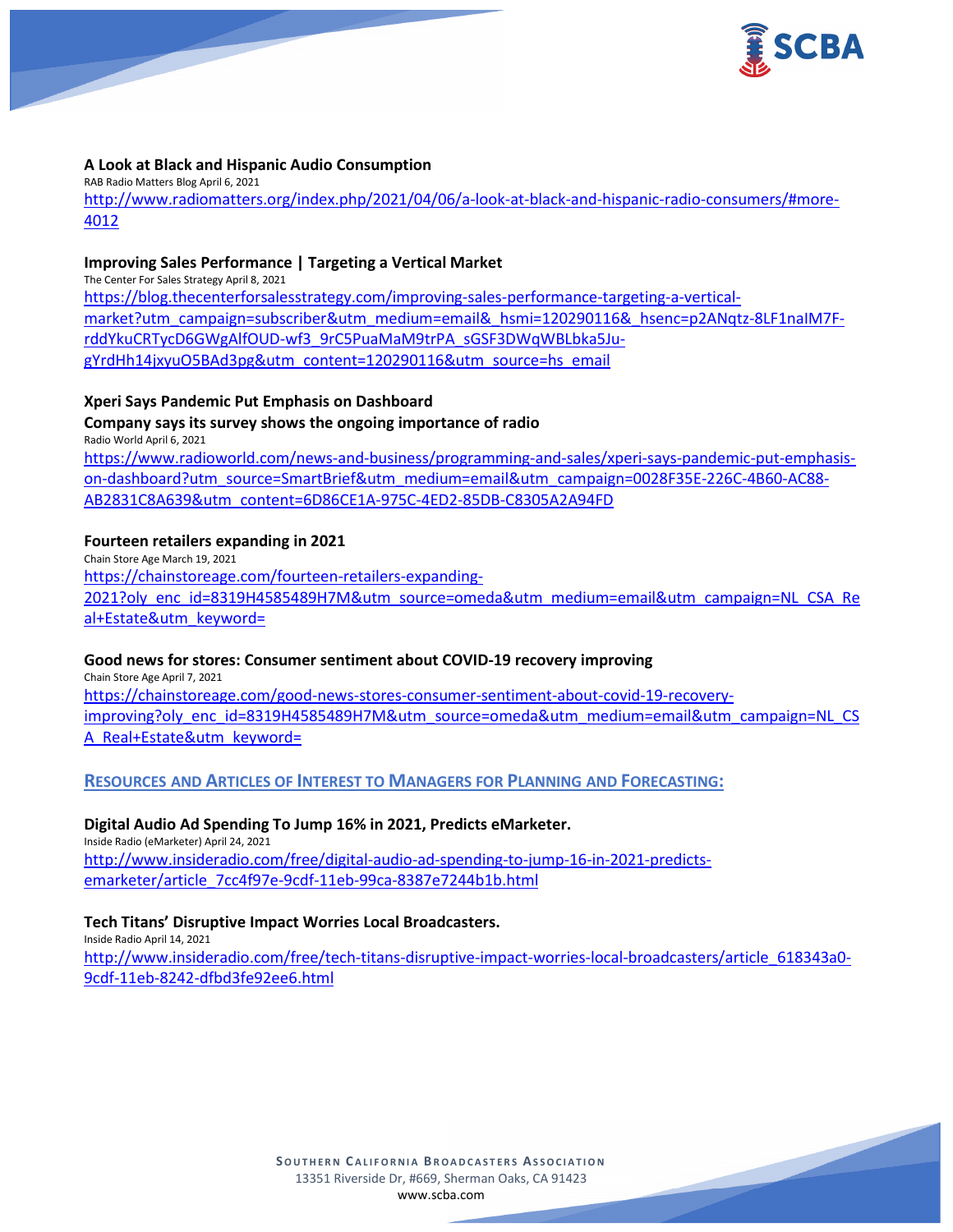

#### **Radio Rules! (A Helpful Resource From NAB)**

### **This resource from the NAB is a helpful guide for anyone in U.S. radio** Radio World April 14, 2021 [https://www.radioworld.com/columns-and-views/from-the-editor/radio-rules-a-helpful-resource-from](https://www.radioworld.com/columns-and-views/from-the-editor/radio-rules-a-helpful-resource-from-nab?utm_source=SmartBrief&utm_medium=email&utm_campaign=45863C53-9E40-4489-97A3-CC1A29EF491D&utm_content=290794F9-9654-451B-BEFE-A6A942D5546D)[nab?utm\\_source=SmartBrief&utm\\_medium=email&utm\\_campaign=45863C53-9E40-4489-97A3-](https://www.radioworld.com/columns-and-views/from-the-editor/radio-rules-a-helpful-resource-from-nab?utm_source=SmartBrief&utm_medium=email&utm_campaign=45863C53-9E40-4489-97A3-CC1A29EF491D&utm_content=290794F9-9654-451B-BEFE-A6A942D5546D) [CC1A29EF491D&utm\\_content=290794F9-9654-451B-BEFE-A6A942D5546D](https://www.radioworld.com/columns-and-views/from-the-editor/radio-rules-a-helpful-resource-from-nab?utm_source=SmartBrief&utm_medium=email&utm_campaign=45863C53-9E40-4489-97A3-CC1A29EF491D&utm_content=290794F9-9654-451B-BEFE-A6A942D5546D)

#### **Sources: FEMA Plans To Bring Back National EAS Test This Summer.**

Inside Radio April 14, 2021 [http://www.insideradio.com/free/sources-fema-plans-to-bring-back-national-eas-test-this](http://www.insideradio.com/free/sources-fema-plans-to-bring-back-national-eas-test-this-summer/article_2cfc1fee-9cdf-11eb-8a79-132ef88bdd0a.html)[summer/article\\_2cfc1fee-9cdf-11eb-8a79-132ef88bdd0a.html](http://www.insideradio.com/free/sources-fema-plans-to-bring-back-national-eas-test-this-summer/article_2cfc1fee-9cdf-11eb-8a79-132ef88bdd0a.html)

### **Motivating Listeners to Act in 2021**

ANA (RAB) April 7, 2021 [https://www.ana.net/blogs/show/id/mm-blog-2021-04-rab-motivating-listeners-to](https://www.ana.net/blogs/show/id/mm-blog-2021-04-rab-motivating-listeners-to-act?utm_source=Advertisers&utm_campaign=58ffb5f7f0-EMAIL_CAMPAIGN_2018_12_11_11_38_COPY_01&utm_medium=email&utm_term=0_5d16c92ac6-58ffb5f7f0-523492069)[act?utm\\_source=Advertisers&utm\\_campaign=58ffb5f7f0-](https://www.ana.net/blogs/show/id/mm-blog-2021-04-rab-motivating-listeners-to-act?utm_source=Advertisers&utm_campaign=58ffb5f7f0-EMAIL_CAMPAIGN_2018_12_11_11_38_COPY_01&utm_medium=email&utm_term=0_5d16c92ac6-58ffb5f7f0-523492069) [EMAIL\\_CAMPAIGN\\_2018\\_12\\_11\\_11\\_38\\_COPY\\_01&utm\\_medium=email&utm\\_term=0\\_5d16c92ac6-58ffb5f7f0-](https://www.ana.net/blogs/show/id/mm-blog-2021-04-rab-motivating-listeners-to-act?utm_source=Advertisers&utm_campaign=58ffb5f7f0-EMAIL_CAMPAIGN_2018_12_11_11_38_COPY_01&utm_medium=email&utm_term=0_5d16c92ac6-58ffb5f7f0-523492069) [523492069](https://www.ana.net/blogs/show/id/mm-blog-2021-04-rab-motivating-listeners-to-act?utm_source=Advertisers&utm_campaign=58ffb5f7f0-EMAIL_CAMPAIGN_2018_12_11_11_38_COPY_01&utm_medium=email&utm_term=0_5d16c92ac6-58ffb5f7f0-523492069)

#### **Ad industry expected to make a major COVID comeback**

AXIOS April 13, 2021 <https://www.axios.com/advertising-industry-covid-pandemic-80c4c676-4ab5-4690-a5a7-0d897df76d49.html>

### **Nielsen Must Restore Clients' Confidence**

**The Video Advertising Bureau accuses Nielsen of a "systematic undercounting" of TV program viewership since last March. Nielsen needs to respond to the accusation with more than a white paper.** TVNewsCheck April 13, 2021 (Note: this is a followup to an initial story from last week)

<https://tvnewscheck.com/top-news/business/article/nielsen-must-restore-clients-confidence/>

### **LeadsRx And Triton Team Up With An Eye On Podcast Ad Attribution.**

Inside Radio (LeadsRX) April 17, 2021 [http://www.insideradio.com/podcastnewsdaily/leadsrx-and-triton-team-up-with-an-eye-on-podcast-ad](http://www.insideradio.com/podcastnewsdaily/leadsrx-and-triton-team-up-with-an-eye-on-podcast-ad-attribution/article_4a646332-9c6e-11eb-9ae9-87d7c47229e2.html)[attribution/article\\_4a646332-9c6e-11eb-9ae9-87d7c47229e2.html](http://www.insideradio.com/podcastnewsdaily/leadsrx-and-triton-team-up-with-an-eye-on-podcast-ad-attribution/article_4a646332-9c6e-11eb-9ae9-87d7c47229e2.html)

### **Analyst Sees Opportunities For Broadcasters In 'Transitional Year.'**

Inside Radio April 12, 2021 [http://www.insideradio.com/free/analyst-sees-opportunities-for-broadcasters-in-transitional](http://www.insideradio.com/free/analyst-sees-opportunities-for-broadcasters-in-transitional-year/article_e13a49c0-9b51-11eb-a3a5-abd8e02ecfbb.html)[year/article\\_e13a49c0-9b51-11eb-a3a5-abd8e02ecfbb.html](http://www.insideradio.com/free/analyst-sees-opportunities-for-broadcasters-in-transitional-year/article_e13a49c0-9b51-11eb-a3a5-abd8e02ecfbb.html)

#### **Study: The Brain Processes Podcasting Differently Than Radio Or Music Streaming.**

Inside Radio (ARN Neurolab) April 9, 2021 [http://www.insideradio.com/podcastnewsdaily/study-the-brain-processes-podcasting-differently-than-radio-or](http://www.insideradio.com/podcastnewsdaily/study-the-brain-processes-podcasting-differently-than-radio-or-music-streaming/article_ff0b14d0-994d-11eb-98da-ab55e9f84e97.html)[music-streaming/article\\_ff0b14d0-994d-11eb-98da-ab55e9f84e97.html](http://www.insideradio.com/podcastnewsdaily/study-the-brain-processes-podcasting-differently-than-radio-or-music-streaming/article_ff0b14d0-994d-11eb-98da-ab55e9f84e97.html)